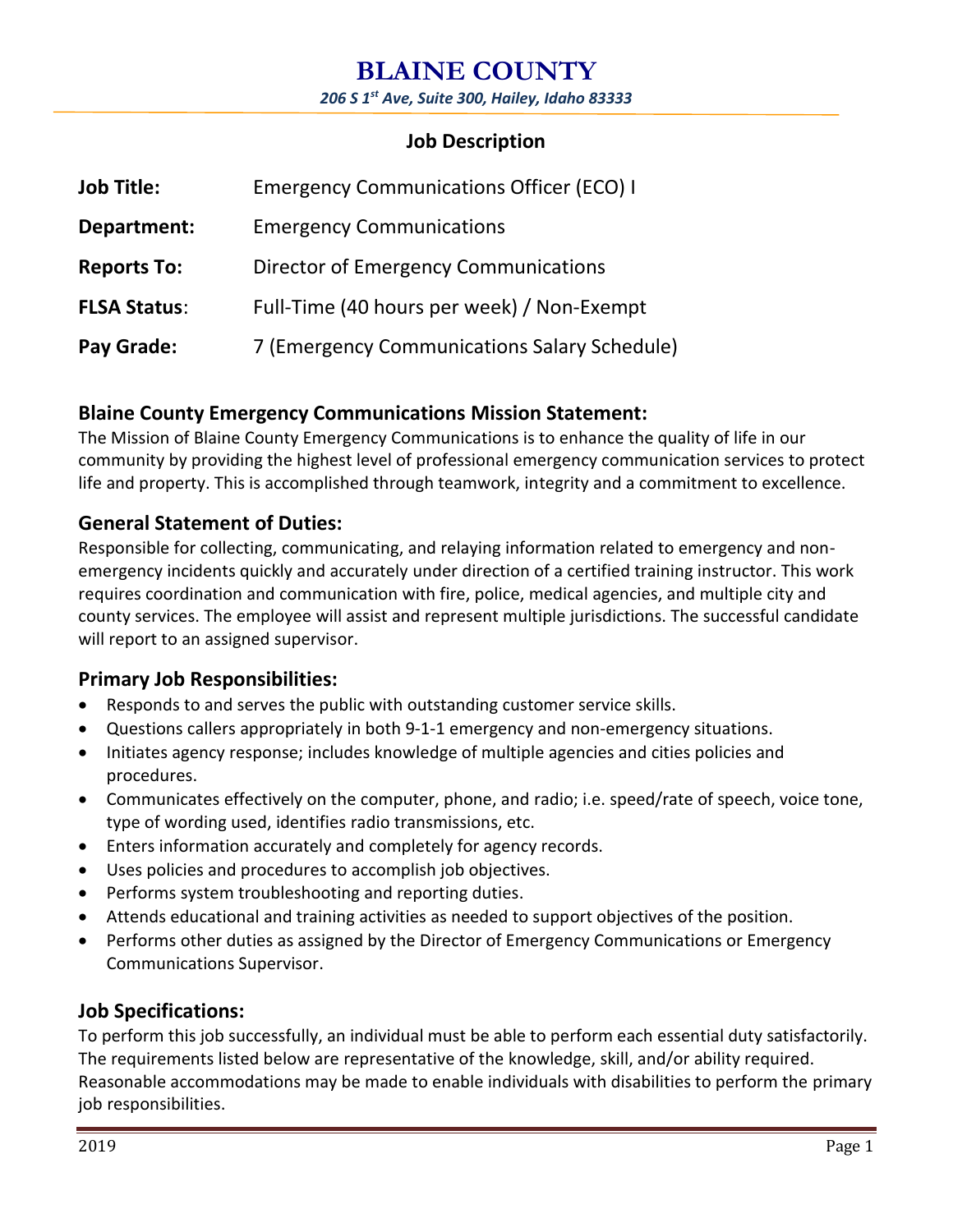# **BLAINE COUNTY**

#### *206 S 1st Ave, Suite 300, Hailey, Idaho 83333*

#### **Education and Work Experience:**

- High school diploma or GED required.
- Minimum of two (2) years of any combination of responsible work experience, military service or education.
- Certification of American Red Cross (or) American Heart Association HeartSaver CPR/AED within first six months of employment.
- APCO Public Safety Telecommunicator Certification within first six months of employment.
- Advanced EMD Certification within first six months of employment.
- TDD Certification within first six months of employment.
- APCO Fire Communications I Certification as required.
- ILETS Entry and Query Certification within first six months of employment.
- Idaho Peace Officer Standards and Training (POST) Basic Academy Certification as required.

## **Language Skills:**

- Ability to read, analyze, and interpret general business periodicals, professional journals, technical procedures, and governmental regulations.
- Ability to follow written and verbal instructions, policies and procedures with accuracy and attention to detail.

#### **Mathematical Skills:**

 Ability to work with mathematical concepts such as fractions, percentages, ratios, and proportions to apply them to budgeting and other funding solutions.

## **Reasoning Ability:**

- Ability to solve practical problems and deal with multiple variables in situations where only limited standardization exists.
- Interpret a variety of instructions furnished in written, oral, diagram, or schedule form.
- Ability to think clearly, and make appropriate decisions in emergency and stressful situations.

## **Other Knowledge, Skills, and Abilities:**

- Knowledge of Microsoft Office applications including Excel, Word, and Outlook, and the ability to operate other standard office equipment, including telephones, calculators, copiers, FAX machines, etc. is required.
- Skills in prioritizing multiple tasks and managing a variety of information; establish and maintain effective working relations with co-workers, and representatives from other local, state and Federal agencies; ability to effectively deal with irate or unhappy citizens.
- Ability to work both independently and cooperatively in a collaborative atmosphere.
- Ability to exercise independent problem-solving with initiative and self-motivation.
- Ability to maintain confidentiality of department information and personal records.
- Ability to work under own initiative and utilize independent judgment.
- Ability to work effectively with employees, department director, elected officials, vendors and the general public.